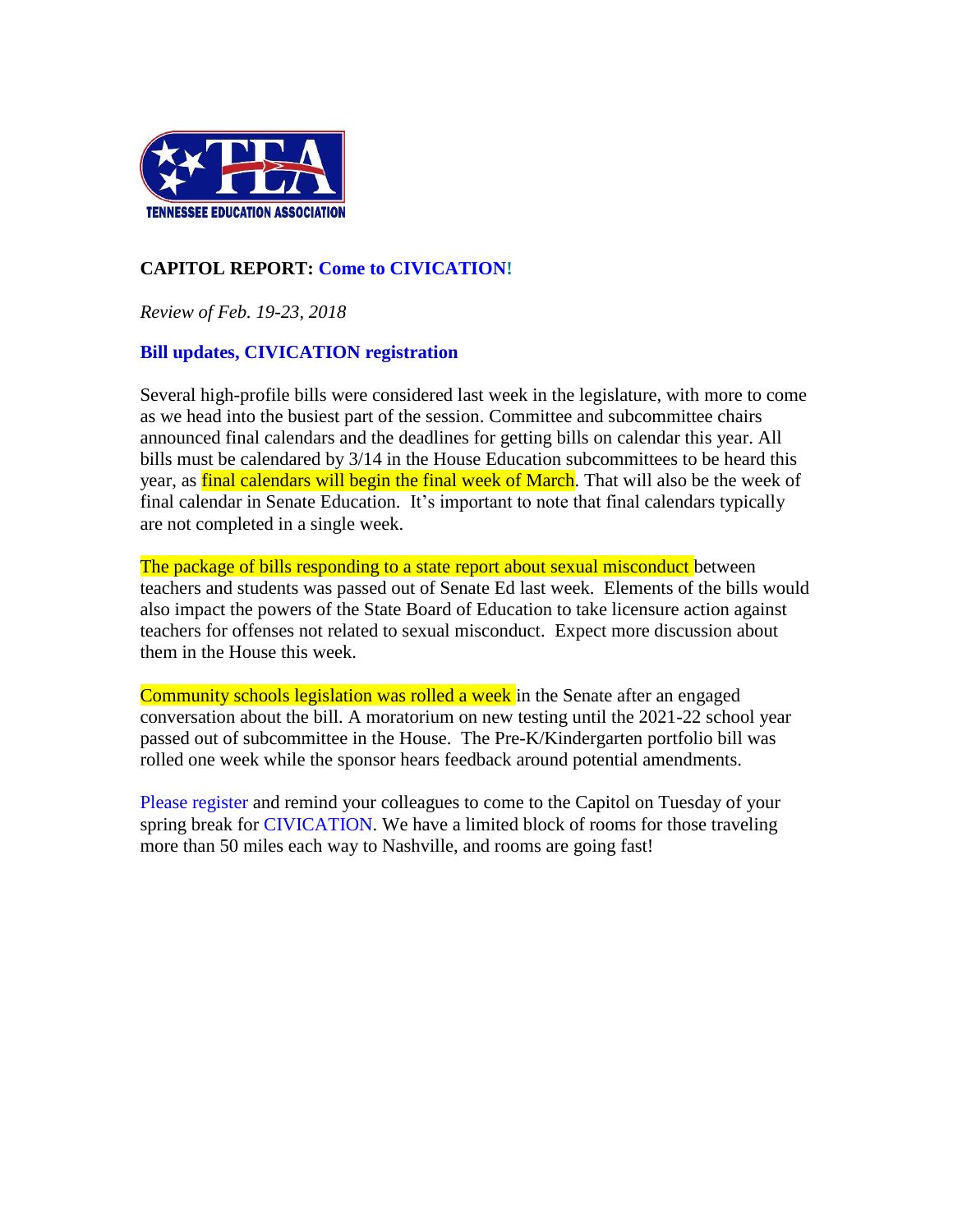

# **Monday, 2/26/18**

# **Joint Government Operations Rule Review- 1:30PM- HHR I**

• State Board of Education Licensure Rule- Makes various changes to the board policy concerning suspension and revocation of a teaching license.

#### **Senate Floor- 4PM**

• SB1624/HB1527 (Gresham/Parkinson)- DEFERRED AS AMENDED- Requires LEAs to have a policy regarding transcript alterations, provides protection for whistleblowers for unauthorized alterations, clarifies it is a crime to alter a transcript without authorization.

#### **Tuesday, 2/27/18**

#### **Senate Finance- 8:30AM- SHR I**

• SB2241/HB1817 (Norris/Hawk)- HB1817/SB2241 (Hawk/Norris)- SUPPORT-Reestablishes that a state employee may be eligible for pre-65 retiree health insurance if they work for an LEA, and vice versa, rather than having to spend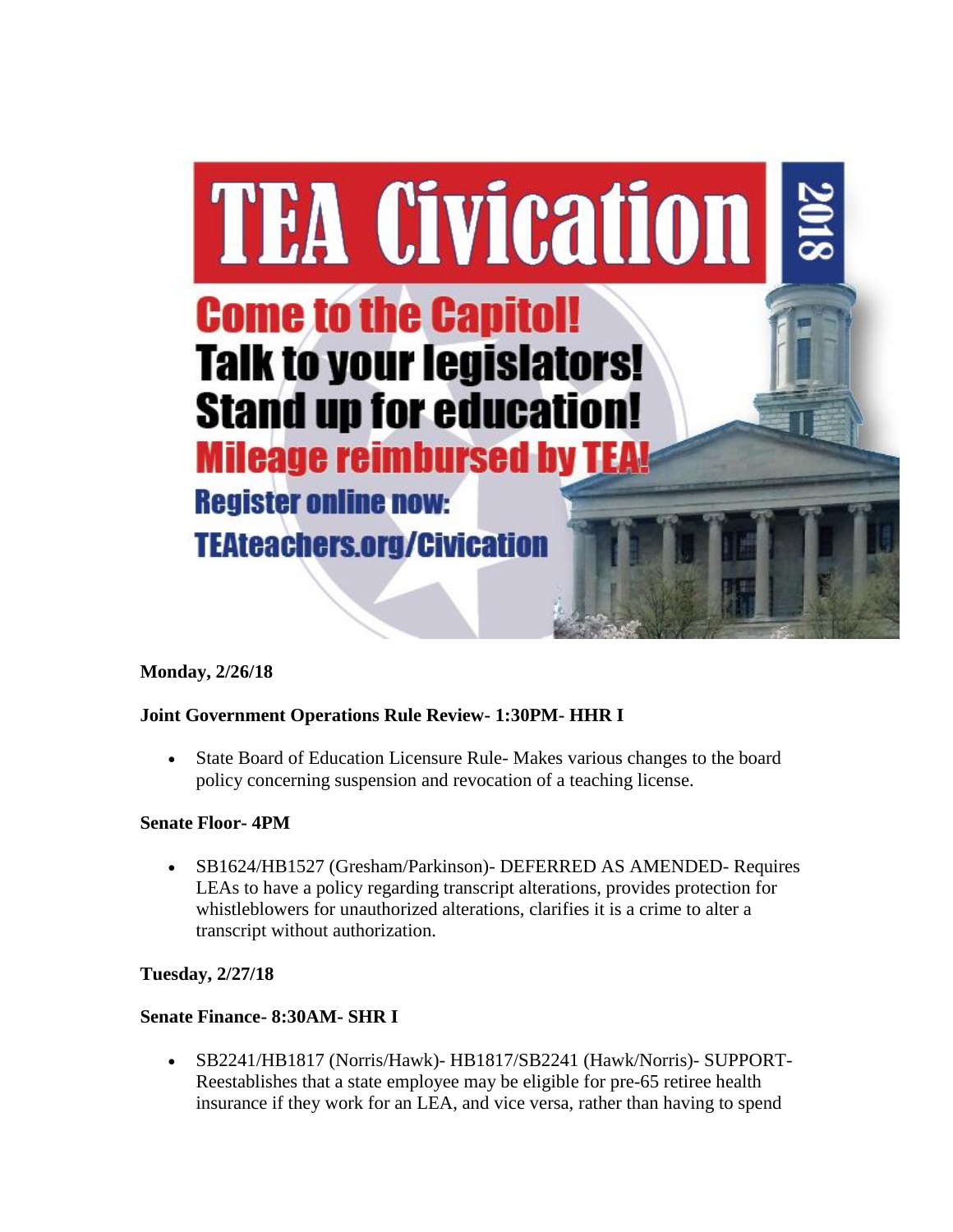their whole career with one or the other. Establishes trusts to fund this liability for school employees, rather than just state employees.

# **House Ed A&P- 9AM, HHR III**

- HB2277/SB2094 (Brooks, K/Dickerson)- SUPPORT- Permits the financial literacy commission to establish a grant program to promote financial literacy and to designate certified financial literacy teachers and make annual incentive payments to such teachers if they have successfully completed a financial literacy course, incorporated the course into their classroom instruction, and administered financial literacy assessments
- HB2060/SB2571 (Smith/Hensley)- DEFERRED- Establishes a three year pilot for six schools to participate in a program to improve parent-teacher engagement in grades K-2.

# **House Ed I&P- Noon, HHR I**

- HB1685/SB1625 (Smith/Gresham)- DEFERRED- Permits LEAs to submit individualized implementation plans for RTI.
- HB1686/SB1854 (Smith/Massey)- SUPPORT- States results of the prek/kindergarten pilot cannot be sole basis for employment decisions in 17/18 SY. Directs the DOE to engage in broader engagement with practitioners concerning rollout and implementation.
- HB1855/SB1806 (Rudd/Ketron)- SUPPORT- Prohibits any state mandated assessments not in use during the 16-17 SY through the 21-22 SY.
- HB1988/SB2039 (Kumar/Gresham)- OPPOSE- Requires each high school student to receive a Scholars Prep Guide upon registering for any course.
- HB1577/SB1805 (Forgety/Ketron)- SUPPORT- Provides LEAs at least 15 days to verify any assessment and accountability data prior to that data being made public.

# **House Finance- 1:30PM, HHR I**

- HB1529/SB1804 (Terry/Ketron) SUPPORT Exempts teachers from states with reciprocity agreements from having to take the Praxis to get a TN teaching license if they receive a 4 or 5 evaluation for two years.
- HB1460/SB1626 (Smith/Gresham) SUPPORT- Permits LEAs to establish recovery high schools.

# **House Ed A&P Sub- 3PM, HHR V**

• HB2009/HB2011 (Goins/Gresham) - AMEND - Creates cause of action against a director of schools for failure to report certain criminal convictions of teachers. Also grants new powers to the state board of education (SBE) to issue reprimands, suspend or revoke teaching licenses, including for violations of the teacher code of ethics.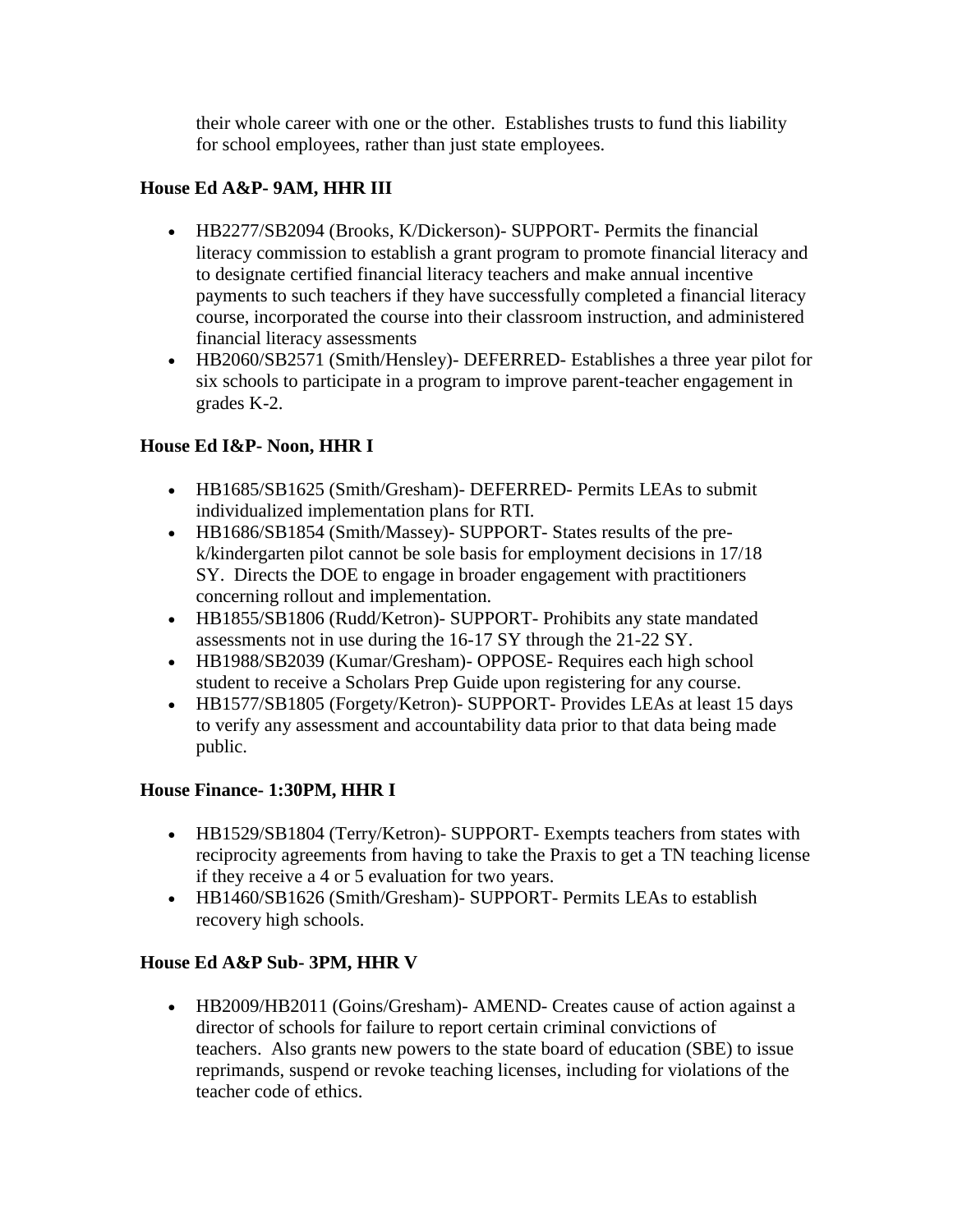- HB2099/SB2012 (Reedy/Gresham)- SUPPORT- Requires final licensure action to be transmitted the NASDTEC national clearinghouse and to be posted to the SBE website.
- HB2165/SB2013 (Goins/ Gresham) AMEND Expands the teacher code of ethics to include numerous new provisions. Concerning new provisions include language around professionalism, administering state tests, and mandatory reporting suspected any violations by other teachers.
- HB1997/SB2014 (Brooks, H/ Gresham)- AMEND- Requires school employees to pay for their own background checks every five years.
- HB2433/SB2015 (White, M/Gresham)- SUPPORT- Prohibits LEAs from entering into non-disclosure agreements for any act of sexual misconduct.
- HB2289/SB2125 (Carter/Gardenhire)- MONITOR- Revises definition of classroom teacher to mean an LEA employee who spends at least 75% of their time working with students.
- HB2144/SB2588 (Hill, M/Hensley) SUPPORT- Removes bad faith language in PECCA, requires an MOU be reached if the board and employees enter into collaborative conferencing.
- HB1690/SB1707 (Clemmons/Kyle)- SUPPORT- Enacts "Tennessee Hunger-Free Students Act."
- HB2447/SB2593 (Clemmons/Yarbro)- SUPPORT- Enacts a teacher residency grant program
- HB2303/SB2591 (Beck/Yarbro)- SUPPORT- Creates grant program to improve outcomes for homeless students
- HB1694/SB1629 (Smith/Gresham) MONITOR Requires state board of ed to track the number of teacher prep programs flagged as a result of student test scores of their graduates.

# **House I&P Sub- 1:30PM- HHR II**

- HB2164/SB1510 (Moody/Massey)- SUPPORT- Requires instruction on detection, intervention, prevention, and treatment of child sexual abuse into the family life curriculum.
- HB2335/SB2453 (Cooper/Harper)- SUPPORT- Establishes the "Transparency in Charter School Finance Act."
- HB1870/SB1901 (Dunn/Gresham)- MONITOR- Makes various changes to funding reimbursement for special education costs is determined and distributed to include charter schools.
- HB1981/SB1623 (Smith/Gresham)- DEFERRED- Prohibits use of ACT if problems occurred that prevented students from receiving scores.
- HB2203/SB2589 (Byrd/Hensley)- SUPPORT- Limits assessments given for certain grades and subjects using flexibility granted by federal ESSA law.
- HB1609/SB2575 (Hill, M/Hensley)- DEFERRED- Prohibits EOCs in HS, established ACT as sole assessment that can be required for graduation.
- HB1535/SB1897 (Forgety/Gresham)- DEFERRED- Requires LEAs to develop policies relative to weighting a student's EOC score on their final grade. Permits